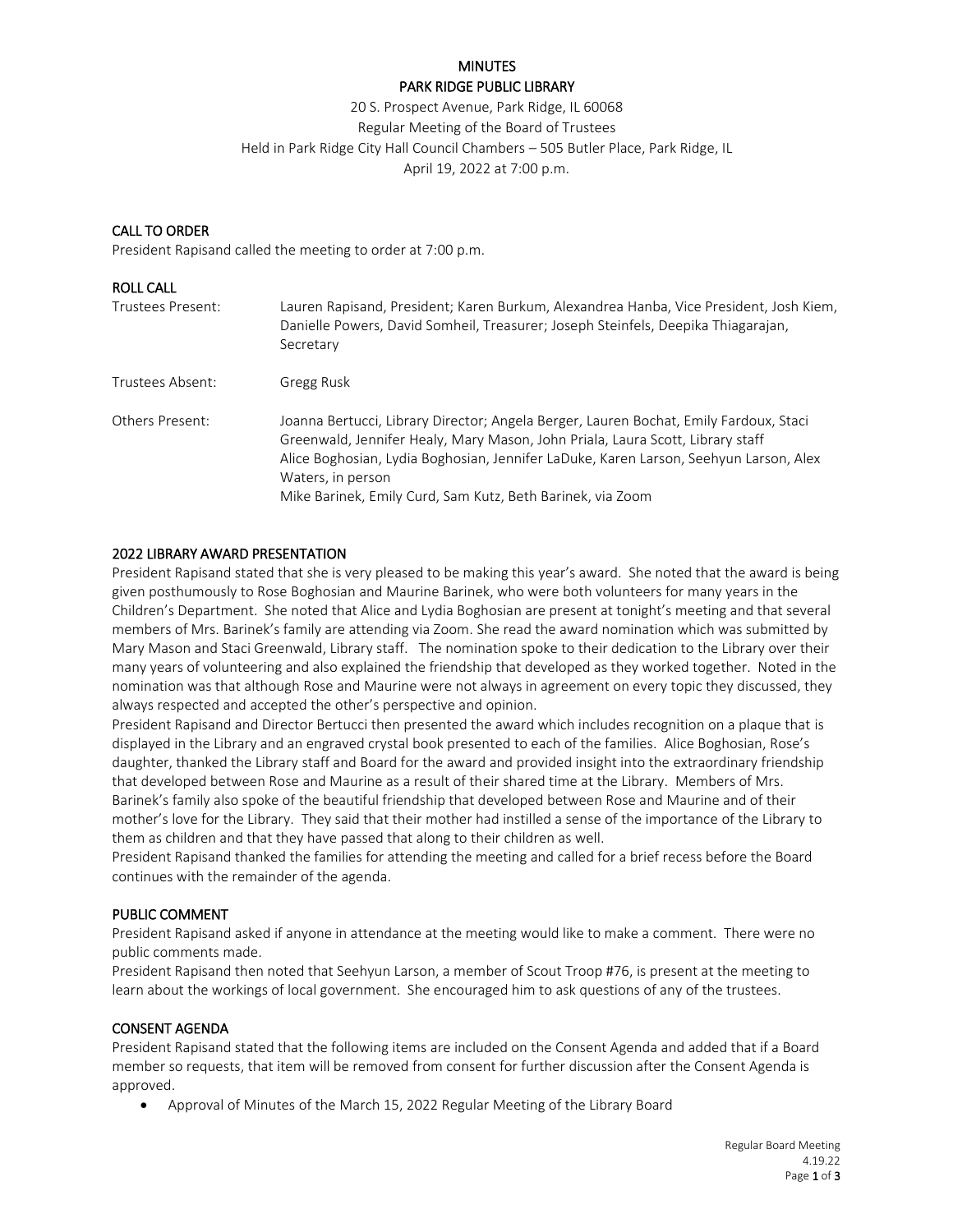## **MINUTES** PARK RIDGE PUBLIC LIBRARY

20 S. Prospect Avenue, Park Ridge, IL 60068

Regular Meeting of the Board of Trustees

Held in Park Ridge City Hall Council Chambers – 505 Butler Place, Park Ridge, IL

April 19, 2022 at 7:00 p.m.

- Ratify Bills Payable Warrant Register for Period 3, FY22 March 16, 2022 and March 31, 2022
- Cash Statement for all accounts for March, 2022
- Ratify disbursements from the Petty Cash Fund, \$63.94
- Approve revisions to the Collection Management Policy, Request for Review of Item in the Library Collection Policy, revisions to, and the merging of, the Gifts and Notice to Library Donor policies into one new Gifts policy
- Approve the rescission of the Public Access Typewriter Policy

President Rapisand asked if any Board member wishes to have an item removed from Consent; there were no requests.

Trustee Steinfels made a **MOTION:** To approve the Consent Agenda Vice President Hanba seconded the motion Roll Call Vote: Yes: Burkum, Hanba, Kiem, Powers, Rapisand, Somheil, Steinfels, Thiagarajan Motion passed

#### TREASURER'S REPORT

Treasurer Somheil reviewed the FY22 Year to Date Revenue and Expenditures report on page 38 of the packet noting that with 25% of the fiscal year complete, 18% of the Operating budget has been expended. He then referenced an article appearing in the Board packet beginning on page 39, which discusses the expected delay in issuance of Cook County property tax bills. He stated that property taxes are the primary source of revenue for the Library and referred to the Library's Cash Statement appearing on page 11 of the packet which currently shows approximately 11 month of Operations Reserve. With the expected delay in tax receipts, this Reserve will decrease and possibly temporarily go below the Board's six month Fund Balance policy. He further explained that this is why the Board maintains a Fund Balance policy. He concluded by saying that Library Administration is monitoring this situation and will continue to report updates to the Board.

#### Trustee Burkum made a

MOTION : To approve the FY22 Consolidated Year to Date Revenue and Expenditures Report for March, 2022 Trustee Powers seconded the motion

Roll Call Vote: Yes: Burkum, Hanba, Kiem, Powers, Rapisand, Somheil, Steinfels, Thiagarajan

#### Motion passed

#### SECRETARY'S REPORT

Secretary Thiagarajan reviewed the Secretary's report included in the packet on page 43 noting both Library website news items and also articles appearing in the press.

SY21 Annual Report – A draft version of the Library's SY21 Annual Report is included in the packet for the Board's review. President Rapisand asked if any of the trustees have questions or comments about the report. No comments were made.

Trustee Burkum made a MOTION: To approve the SY21 Annual Report Trustee Steinfels seconded the motion Roll Call Vote: Yes: Burkum, Hanba, Kiem, Powers, Rapisand, Somheil, Steinfels, Thiagarajan Motion passed